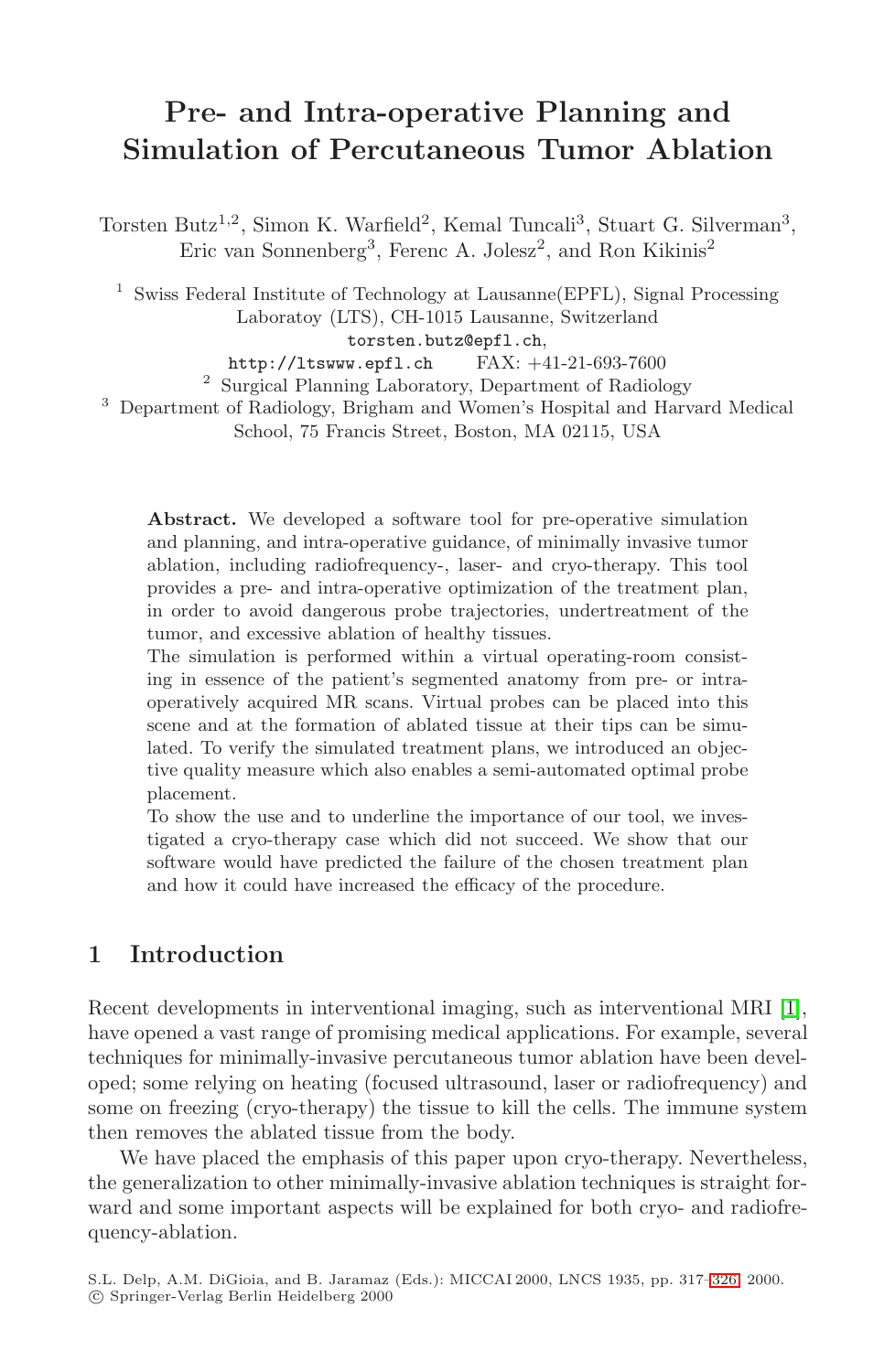# **1.1 Limitations of Conventional Planning**

In tumor ablation, the radiologists try to cover the arbitrarily shaped tumor with a given number of discrete objects of approximately known shape, representing the critical ablation temperatures for killing cancerous cells. In cryotherapy, the temperatures within the tumor should nowhere be above, and for thermo-ablation below, this bound. For interstitial tumor ablation, the cooling, respectively heating source is located on the tip of a needle-like probe which is percutaneously inserted through a catheter into the tumor.

The safety and success of a treatment plan depends mainly on the three following points:

- 1. Choosing secure probe trajectories.
- 2. Ablating all the cancerous cells.
- 3. Killing as little of the surrounding healthy tissue as possible.

Unfortunately it is very difficult to find the treatment plan that optimizes these three central factors when the radiologists have to rely only on 2D-slices of pre- and intra-operative MR-scans. In such data, the important 3D shapeinformation of the different anatomical objects (for example the tumor) and their mutual positions is not efficiently visualized.

## **1.2 Improving the Planning Process**

The presented tool provides several features to improve the planning process for minimally-invasive percutaneous tumor ablation. Segmented MR scans enable a 3D view of the patient's anatomy and virtual needles visualize efficiently the probe's trajectories (optimize point 1 above). We also simulate and visualize the frozen tissue at the tip of the probes. An objective quality measure optimizes and classifies the simulated treatment plans according to point 2 and 3 above.

Results are presented in the context of liver cryo-therapy ([\[2\]](#page-9-2)). We show how our tool can optimize secure probe trajectories and placements while avoiding undertreatment of the tumor.

# **2 Methods**

The main functions of the tool are a 3D visualization of the patient's anatomy, a simulation of the probes and the frozen tissue, and a semi-automated optimization minimizing an objective quality measure to assess probe placement.

# **2.1 Visualization**

To have a variety of visualization modes at the radiologist's disposal, we added our planning and simulation tool into an existing software package, called the *3D Slicer* ([\[3\]](#page-9-3)). In this way, our planning tool can be used in conjunction with all the standard functionalities of that program. Let's shortly summarize its main features: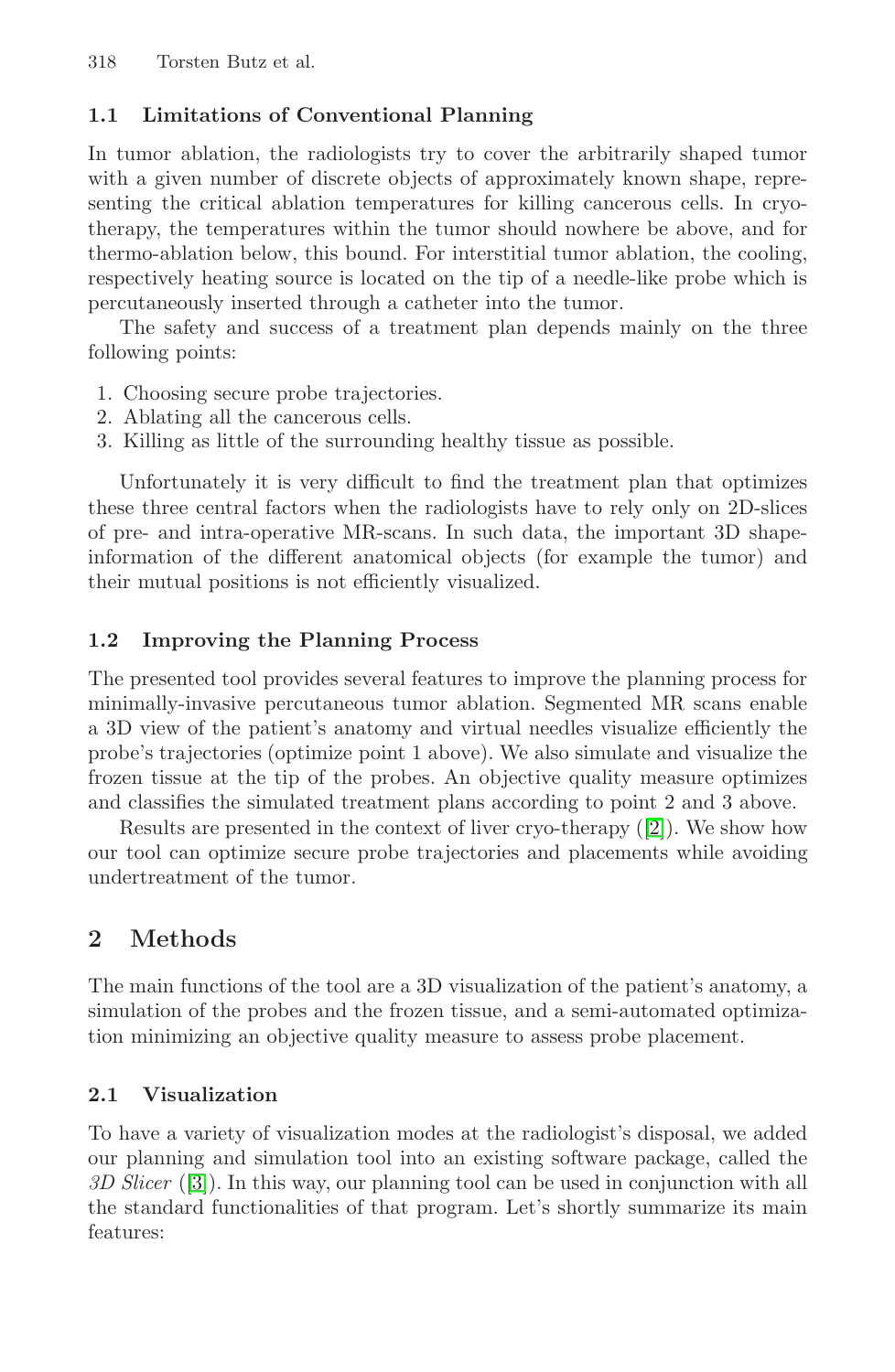- **–** The visualized 2D slices of 3D MR scans can be arbitrarily oblique, or orthogonal and oriented relative to either the coordinate frame of the scanner or the tracked surgical instrument.
- **–** Different MR scans (e.g. SPGR, T2-weighted MRI, etc.) can be registered and visualized simultaneously or separately.
- **–** Surface models representing the patient's anatomy can be generated from segmentations of MR scans and visualized in a 3D scene.
- **–** Surgical instruments can be tracked and visualized in the 3D scene of the patient's anatomy.

The *3D Slicer* implementation uses primarily the "*V* isualization *T*ool*k*it" library (VTK, [\[7\]](#page-9-4)) and the "*T*ool *C*ommand *L*anguage/graphical user interface *T*ool*k*it" scripting language (Tcl/Tk, [\[8\]](#page-9-5)). We used the same programming environment and simply added the necessary VTK-filters and Tcl-commands.

#### **2.2 Simulation**

To simulate the intervention, we combined needle-like VTK-objects representing the probes with VTK-objects representing the frozen or ablated tissue (Figure [1\)](#page-3-0). The radiologist can add these models into the virtual scene of the *3D Slicer* in which the segmented and grayscale data of the patient are also visualized. A powerful visualization is therefore straightforward and, depending on the specific case, it is possible to place any number of probes into the virtual 3D scene (Figure [3\)](#page-8-0).

**The virtual probes:** So far we have implemented a cryo-probe consisting of one single needle (Figure [1a](#page-3-0)), a radiofrequency probe with one needle and a radiofrequency probe with three needles, called a cluster (Figure [1b](#page-3-0)). As *3D Slicer* uses a world coorindate system in millimeter-space, the parameters for the virtual probes are simply given by the parameters of the real probes. This also facilitates the modification of specific simulation-parameters or the addition of other models to the list of virtual probes according to technological and scientific progress.

**The frozen, or ablated, tissue:** To get a reasonable representation of killed tissue during cryo-ablation, we used the following hypothesis that has historically also guided radiologists carrying out interventions:

*Hypothesis:* Apart from the 0.5cm outer rim of the formed iceball, all the cells inside the frozen region are killed during cryo-therapy.

The outer cells are simply lying too far away from the cooling source, implying too high temperatures for cell death. Two important statements are equivalent to this hypothesis. First, the shape of the zone representing the killed tissue is the same as the shape of the formed iceball, but smaller. Secondly and equivalently, the radiologist should freeze an additional 0.5cm margin around the tumor to kill all the cancerous cells. We decided to take the second point of view and to simulate the iceballs during cryo-therapy and not directly the killed tissue, but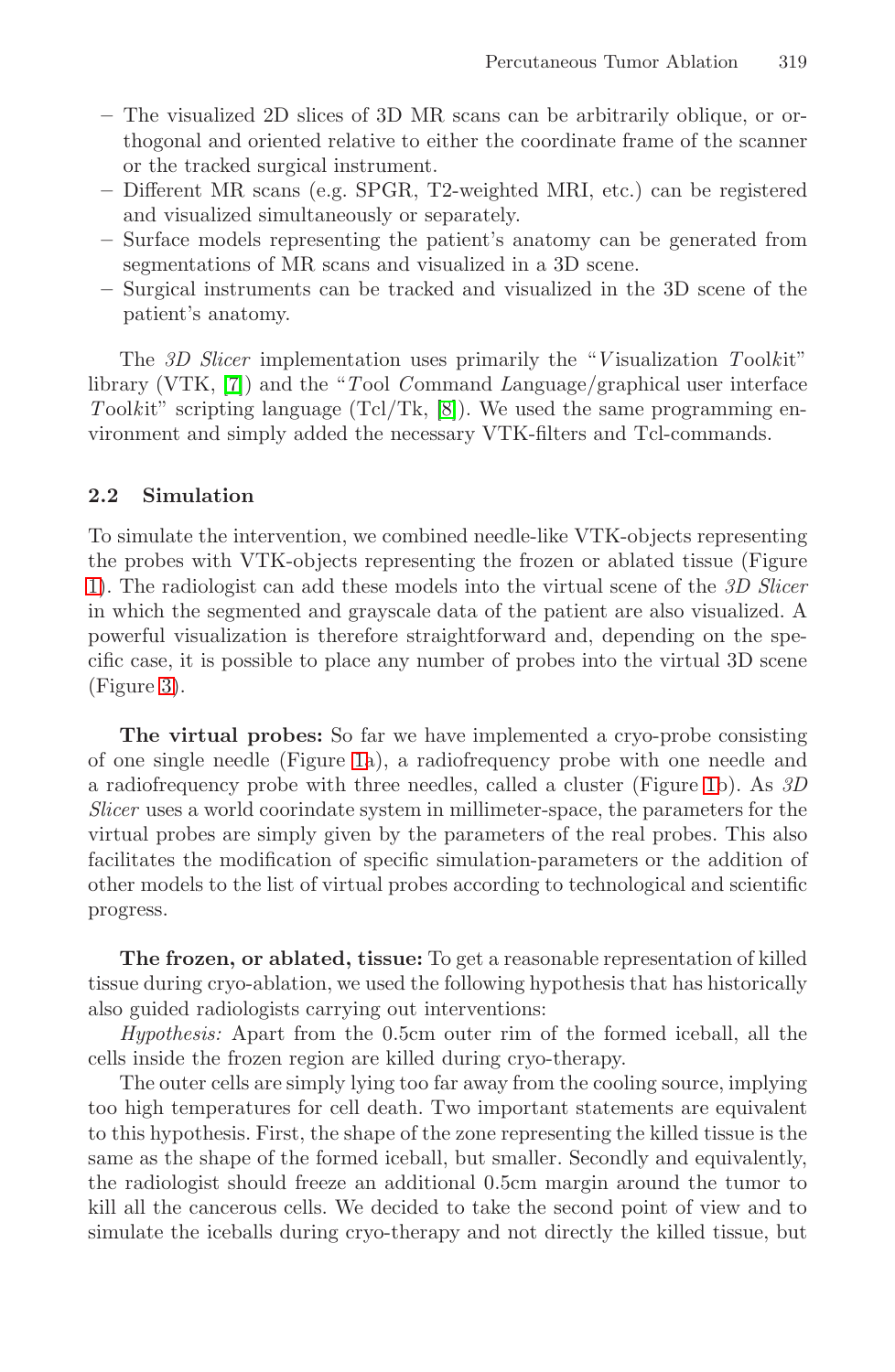

<span id="page-3-0"></span>**Fig. 1.** In a) we show a virtual cryo-probe including the elliptic iceball and a needle. The image in b) shows a radiofrequency cluster consisting of three needles and a spherical ablation model.

to require the coverage of an additional 0.5cm margin around the tumor. This approach is more compatible to MR guidance, as MR images can visualize the iceballs but not the ablated tissue directly.

In order to visualize the additional 0.5cm margin around the tumor, we implemented a VTK filter that dilates the segmented tumor. The result is then added at the appropriate position to the 3D-scene of the *3D slicer*.

We also aimed to simulate the formation of the iceball during cryo-therapy. [\[4\]](#page-9-6) and [\[5\]](#page-9-7) have performed studies to describe the iceball-shape during cryo-ablation. Their results as well as our own studies have shown elliptic to teardrop-shaped iceballs for a single probe. Therefore we used ellipsoids to model the frozen zones at the tip of each needle (Figure [1](#page-3-0)a). The specific parameters were assessed from MR images of several previous cryo-cases showing the iceballs at the end of the freezing cycle. The specific parameters vary for different probes, as e.g. the iceball size depends on the cooling rate and therefore on the probe diameter.

For radiofrequency ablation, we simulate directly the killed tissue and therefore no additional margin has to be simulated. The appropriate model for the ablated zone is spheres, as indicated by previous radiofrequency cases (Figure [1b](#page-3-0)).

#### **2.3 Optimization**

As well as the visual verification of a simulated probe setup, we also provide a more objective quality measure. Such a medically relevant measure has to reflect the following two central factors:

1. How much of the tumor is ablated with a chosen setup. Therefore we have to calculate the percentage of the tumor (including the additional 0.5cm margin) that would be lying within the simulated iceballs.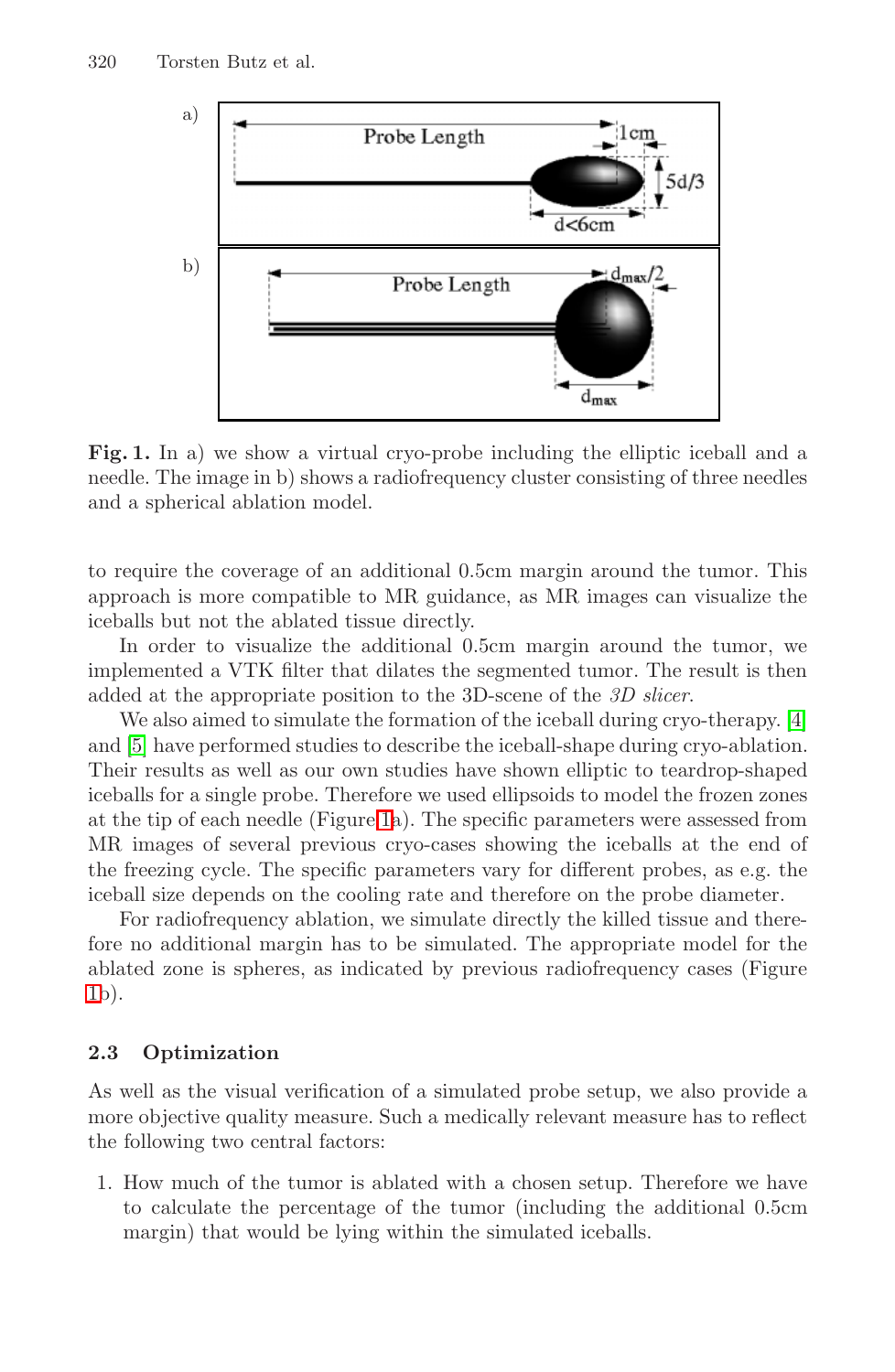2. Furthermore it's important to know how much healthy tissue would also be killed with a specific treatment plan. This is done by calculating the volume of the simulated iceball that is not covering cancerous but instead healthy tissue.

A good setup would maximize the first value (the volume of ablated cancerous tissue) and minimize the second (the volume of killed healthy cells). We developed a mathematical expression that reflects these factors and allows the radiologists to use a semi-automated setup-optimization and selection.

Let  $V_1$  denote the volume of killed healthy tissue,  $V_2$  denote the volume of ablated tumor and  $V_{tumor}$  denote the volume of the whole tumor  $(V_1, V_2)$  and  $V_{tumor}$  in ml).  $\boldsymbol{x}$  is the vector that represents the positions and orientations of the probes as well as the size of the frozen iceballs at their tips. We can then define the following measure:

$$
I(\boldsymbol{x}) = \lambda \cdot \frac{V_1(\boldsymbol{x})}{V_{tumor}} - (1 - \lambda) \cdot \frac{V_2(\boldsymbol{x})}{V_{tumor}} + (1 - \delta_{\boldsymbol{x}, \Omega}) \cdot \frac{V_{tumor}}{m l}
$$
(1)

<span id="page-4-0"></span>where we have simply

$$
\Omega = \{ \mathbf{x} \in \mathbf{R}^n \mid \mu_i \le x_i \le \sigma_i; \mu_i, \sigma_i \in \mathbf{R} \}
$$
\n
$$
(2)
$$

and

$$
\delta_{\boldsymbol{x},\Omega} = \begin{cases} 1, \text{if } \boldsymbol{x} \in \Omega \\ 0, \text{if } \boldsymbol{x} \notin \Omega \end{cases}
$$

The potentially optimal setup is found by looking for the vector *x* that minimizes the measure  $I(x)$ .  $\lambda$  is a very important factor that weighs the two somewhat contradictory terms of minimizing  $V_1$  and maximizing  $V_2$ .  $\lambda$  has to be chosen carefully, depending on the specific medical application. For example in brain tumor ablation, it's very important to minimize the ablated healthy tissue, so we would choose a  $\lambda$  close to 1. On the other hand,  $\lambda$  can lie much closer to 0 for liver tumors.  $\Omega$  defines the bounds of the admissible optimization space and should describe an anatomically possible window for probe trajectories (e.g. we can't pass through any bones, even if the tumor ablation would be more optimal for such a setup).

The optimization algorithm uses primarily a VTK filter for boolean subtraction and reunion of polygonal datasets, a second VTK filter to calculate volumes of polygonal datasets and the "Powell" optimization algorithm from [\[6\]](#page-9-8).

The combination of visualization, simulation and optimization results in an interactive planning tool for minimally invasive tumor ablation. In practice the radiologists can drag and rotate the probes (so far cryo- or radiofrequency probes) into an initial setup within the patient's segmented anatomy and then start the optimization algorithm to improve the probes' placement. The interventional radiologist can also get an objective quality measure to decide if e.g. an additional probe should be used to increase the likelihood of complete tumor ablation.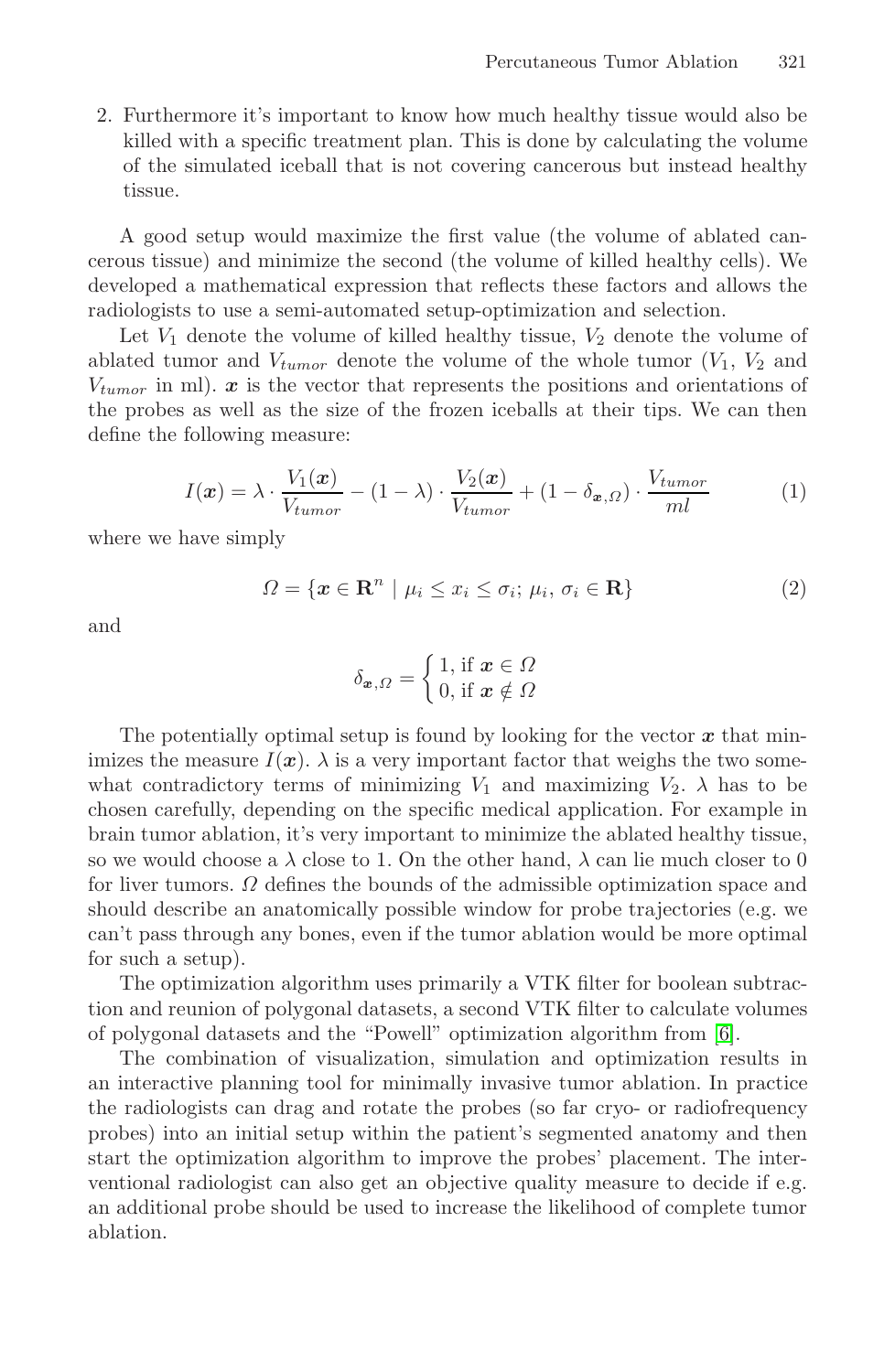

<span id="page-5-0"></span>**Fig. 2.** In figure a) we show the tumor (arrow) in a pre-operative T2-weighted FSE. In b) we can see the ablated area as a dark, ellipsoidal zone. But we also recognize that during the last three months, an outer rim of cancerous cells (arrow) grew around the initial tumor.

### **3 Results**

We applied our planning tool to analyze the failure of a previously performed cryo-therapy case. In Figure [2a](#page-5-0) we see an axial slice of the pre-operative T2 weighted fast spin-echo (FSE) MR scan of the abdomen. The arrow points at the tumor. In [2b](#page-5-0), a slice of the 3-month follow-up scan (same modality) is shown. Unfortunately the tumor had re-appeared (arrow) and had grown very quickly around the effectively ablated zone. The analysis of this case was very important as the radiologists were convinced of having completely frozen the whole tumor including the additional 0.5cm margin. In consequence, some concerns about the frequently used *hypothesis* above arose. So we checked if, because of the failure of this treatment, the *hypothesis* has effectively to be questioned and, if not, to propose a safer treatment plan.

#### **3.1 Simulating the Treatment Plan**

In Figure [3](#page-8-0)a and b, we simulate the setup that was chosen by the radiologists. This is easily possible as the treatment was performed under near-realtime MR guidance and interventional MR scans enable the visualization of the probes and of the growing iceballs.

During pre-operative planning such a 3D view indicates if, for a certain setup, the probes are getting too close to important anatomical structures, such as main vessels or the gallbladder. Furthermore, a chosen probe might be too short to effectively reach its predetermined position in the tumor, and the radiologist can decide to take a longer probe.

In a next step, we wanted to visualize the simulation of ablated tissue as described in section *Simulation*. This is shown in Figure [4a](#page-8-1), where the simulated iceball of the chosen setup is in red and the tumor, including the 0.5cm margin, in brown. Volume calculations indicate that just about 63% of the necessary volume are frozen in this setup. To increase this rather poor value, we applied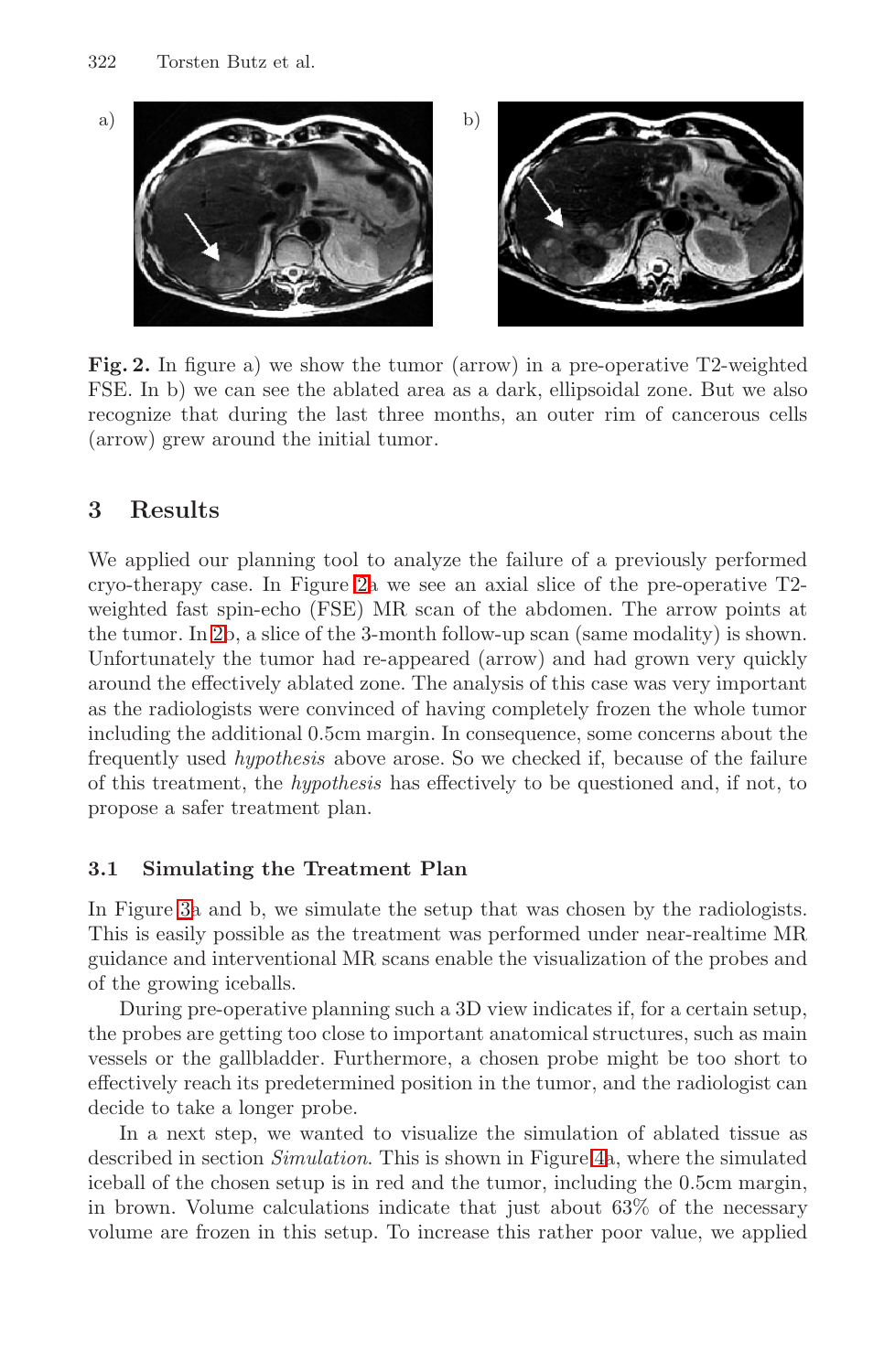our optimization algorithm for this setup. The frozen volume increases to 74% of the tumor volume (including margin).

A visual interpretation of Figure [4a](#page-8-1) indicates that the tumor was undertreated with the chosen probe setup. The calculated percentage of killed cancerous tissue (63%) confirms this estimation. Even after optimization, the ablation would still be insufficient (74%). Therefore the use of more cryo-probes is suggested.

#### **3.2 Improving the Treatment Plan**

In order to increase significantly the percentage of ablated cancerous tissue, we had to add two more probes to the scene. In Figures [3c](#page-8-0), d and Figure [4b](#page-8-1), we show the results. For this setup and after optimization, our measure indicated that 92% of the necessary volume would be frozen. The new setup would have increased the likelihood of successful tumor ablation for this patient.

#### **3.3 Checking the Iceball Simulation**

To check the quality of our iceball simulation, we superimposed the simulation and the real iceball that was segmented from the intra-operative MR scan at the end of the freezing cycle. The result is shown in Figure [4](#page-8-1)c (real iceball is shown in white and translucent, and the simulated iceball in red).

The ellipsoids simulate nicely the rough shape of the real iceball. But smaller details of the frozen region are not present in our estimation.

#### **3.4 Post-operative Analysis**

At the end of the freezing cycle, the radiologist can checkif the performed treatment has most probably been successful. Such an analysis estimates also the quality of our simulation and checks its predictions. We superimposed the segmented iceball at the end of the freezing cycle with the tumor. The result is shown in Figure [4d](#page-8-1), and re-confirms the result of our simulation: the tumor has been undertreated.

### **4 Discussion**

The planning tool described here was able to explain the failure of a cryo-therapy case. In particular, even though the *hypothesis* above has still not been proven to be correct, its possible incorrectness can not be inferred from the failure of the presented case. Our tool will help to checkand, if necessary, to reformulate this very important *hypothesis*.

We have also presented the different capabilities of the software to minimize the risk of failure:

**–** Within the visualization package *3D Slicer*, we can provide easily interpretable 3D visualizations of the patients' anatomy.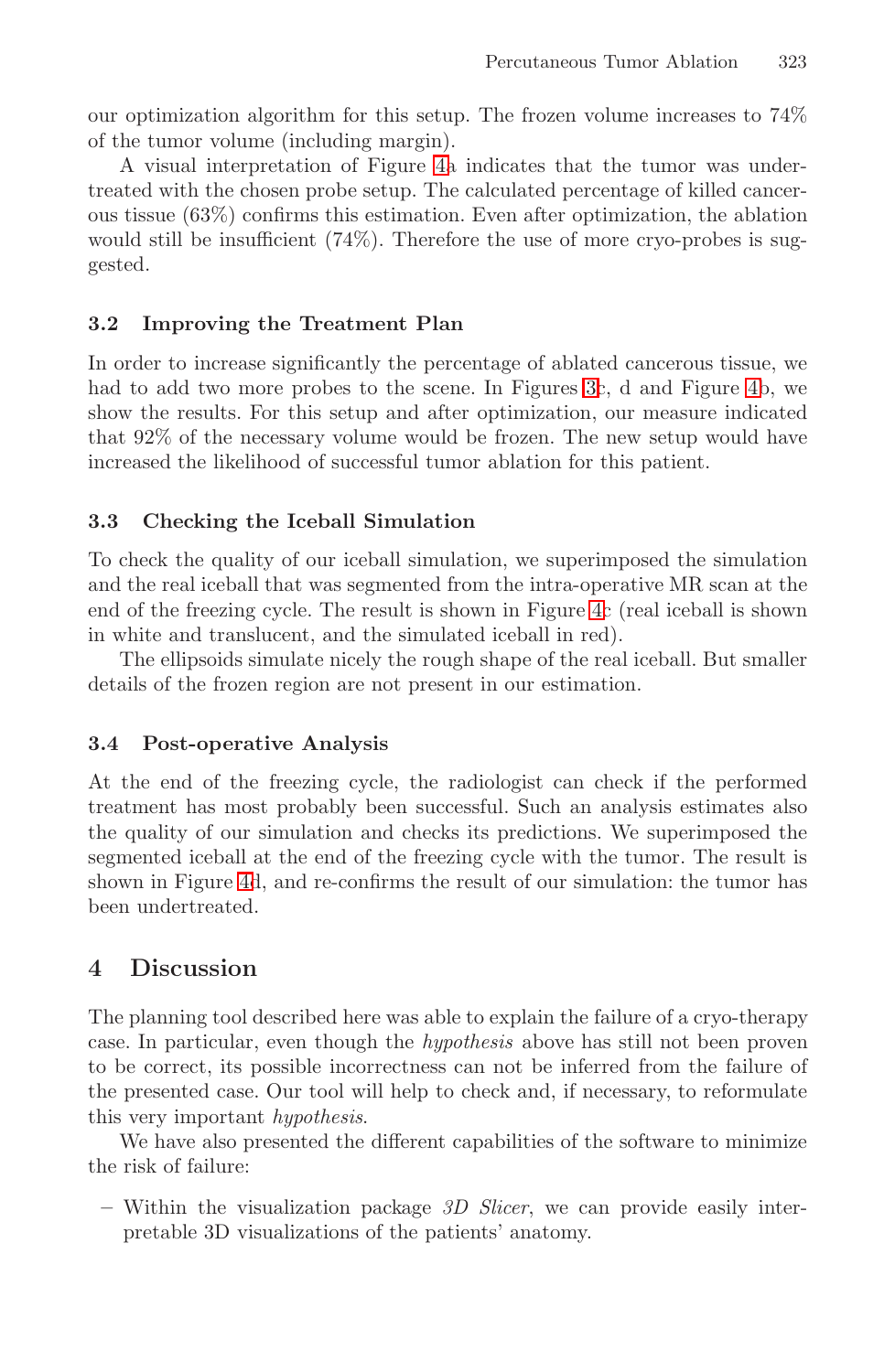- **–** Virtual needles and iceballs can be added to the virtual scene. This can ensure the safety of specific insertion directions of the probes and a good choice of the probe (e.g. its length). It improves also the visual quality estimation of a specific setup.
- **–** The addition of an objective quality measure and a semi-automated optimization algorithm minimizes the danger of failure.

With these features, the tool was also able to propose a better probe setup which would have increased significantly the likelihood of success.

There are also some very important improvements necessary to make this tool widely used:

- **–** We are using the models of Figure [1](#page-3-0) to simulate the ablated volumes. These rough estimates are based on a limited number of cases and should be refined in the future. For example, the use of several probes does not necessarily result in the same iceball as the union of several single-probe iceballs.
- **–** The optimization algorithm should be improved. For example a parallel implementation would significantly reduce calculation time. So far it takes up to 15 minutes on a 440MHz UltraSPARC-IIi Ultra 10 Workstation with 512MB RAM to optimize the placement of two cryoprobes (presented case). It is also desirable to determine the optimization space  $\Omega$  (Equation [2\)](#page-4-0) through the anatomical objects in the virtual scene and not explicitly by the radiologists.
- **–** It would be very desirable to combine the tool with a non-rigid registration algorithm ([\[9\]](#page-9-9)), so that the pre-operative planning can be adjusted to the patient's position in the interventional MR ([\[11\]](#page-9-10), [\[10](#page-9-11)]).

# **5 Conclusion**

The results of this analysis underline the importance of a planning tool having similar functionalities as the presented software. We have shown that this tool has a significant potential to help interventional radiologists before and during image guided interstitial tumor ablation. We have concentrated upon cryotherapy, but other medical applications would be radiofrequency-, laser- or focused ultrasound ablation. The implementation can be done in complete analogy to cryotherapy, and in fact, radiofrequency has already been added to the presented package.

We are convinced that the combination of the presented planning tool with segmentation, non-rigid registration and interventional imaging, has the potential to improve significantly the quality of image guided percutaneous tumor ablation. The general aproach of pre-operative simulation and automated optimization has an even wider range of potential applications. For example for brachytherapy similar approaches have already been developed ([\[12](#page-9-12)]) and are used successfully.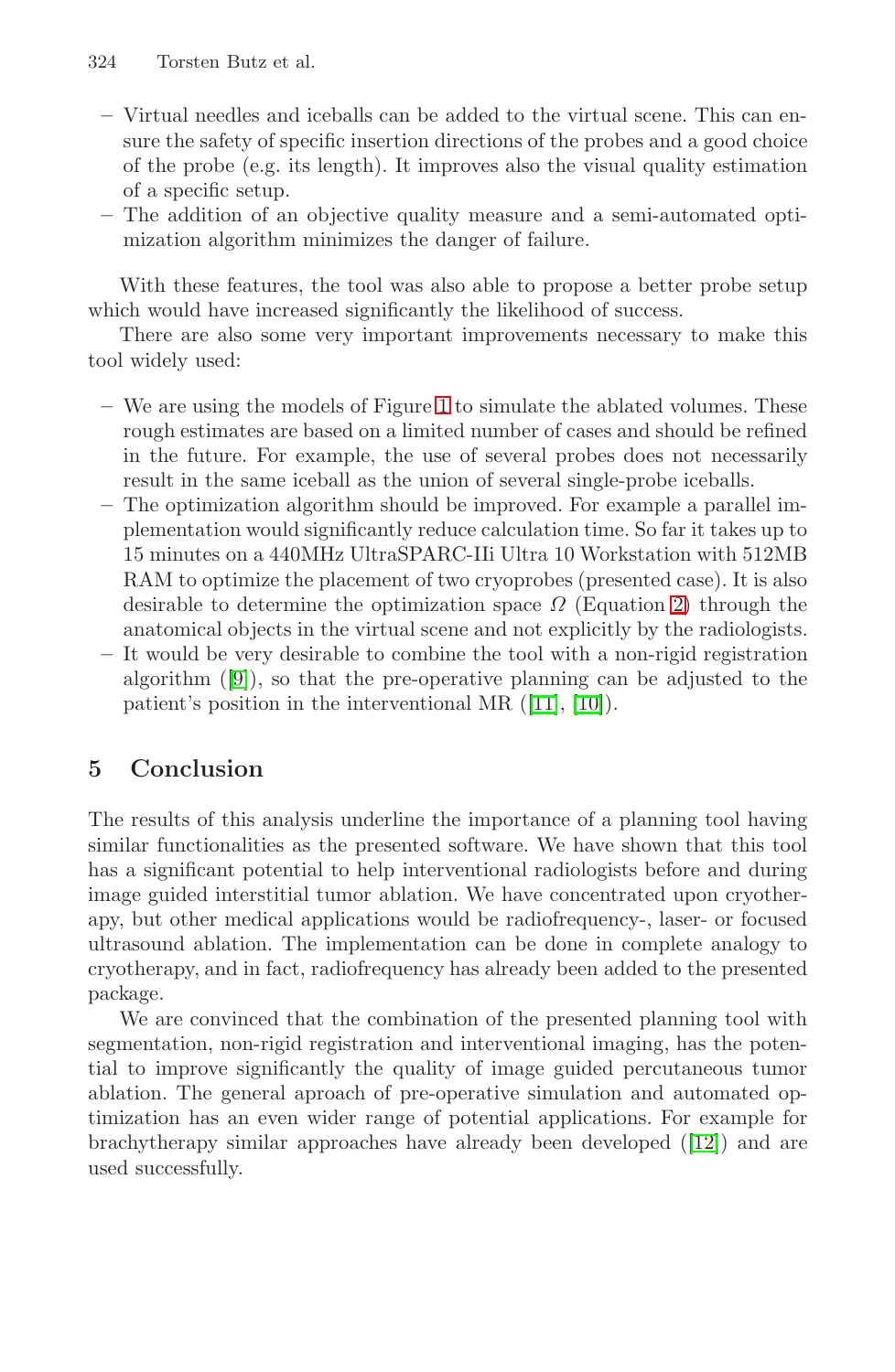

<span id="page-8-0"></span>**Fig. 3.** The virtual cryo-probes, simulating the the needles and the frozen tissue (shown in red), can be set into spatial correspondence to the patient's segmented anatomy and the corresponding intensity scans. The tumor and an additional 0.5cm security margin, is shown in brown. The main vessels are in blue, the gallbladder in green and the bones in white. a) and b) show the setup chosen by the radiologists for this specific case, while we present a better setup which would have decreased significiantly the danger of undertreating the cancer in images c) and d).



<span id="page-8-1"></span>**Fig. 4.** In a) we show the virtual iceballs (red) according to the real treatment plan. This 3D visualization would indicate undertreatment of the tumor (tumor, including margin, is shown in brown). Volume calculations estimate that only about 63% of the tumor would be killed. In b) we propose a setup that increased the percentage of killed cancerous tissue to about 92% of the whole tumor volume. In image c) we compare our iceball simulation (red) to the real iceball (white and translucent) and see that the simulation is pretty good, though not perfect. In d), we have superimposed the tumor (yellow) and the real iceball at the end of the freezing cycle (white). Even without the 0.5cm margin, the tumor has not been completely frozen.